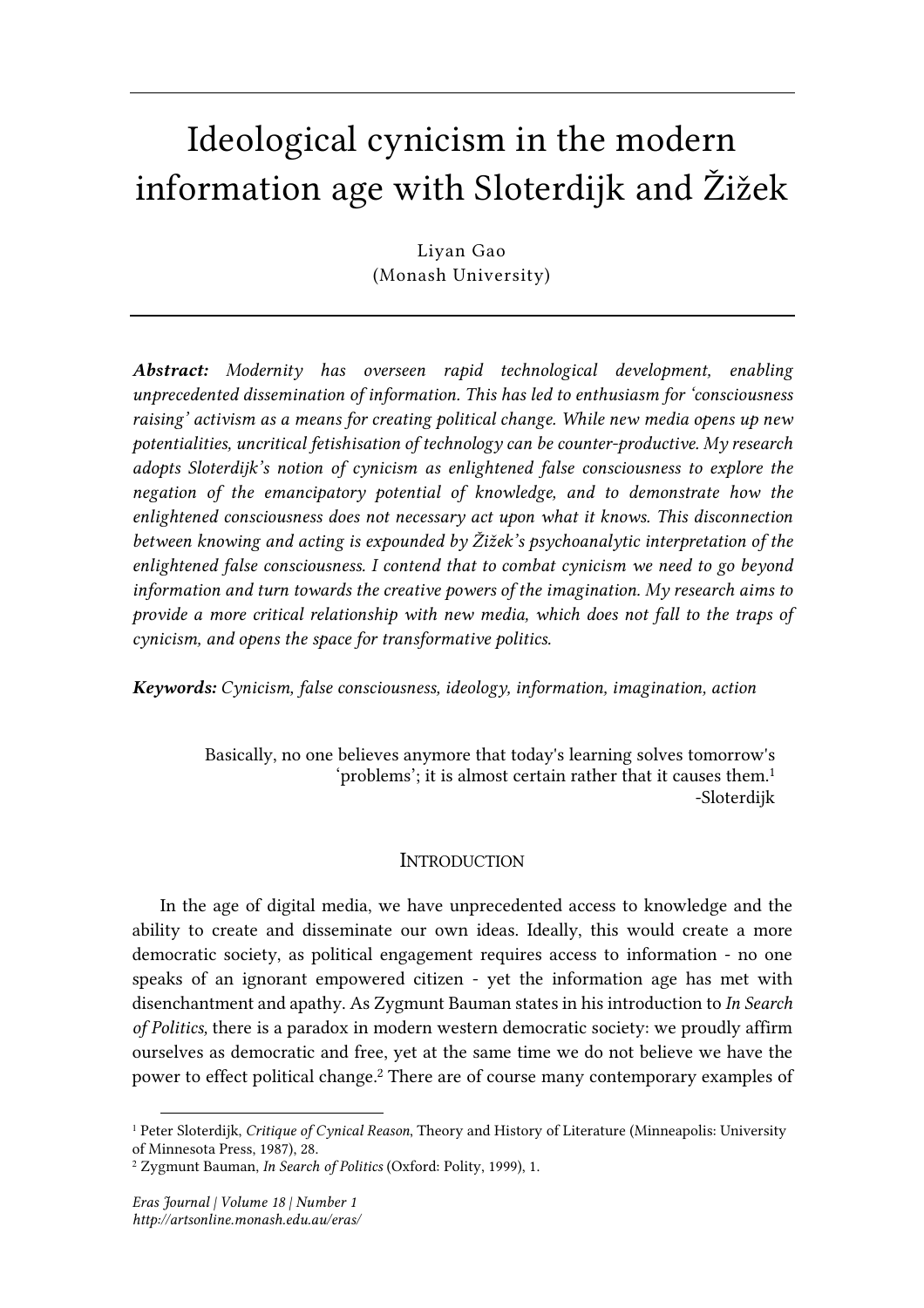political activism, however, engaging in politics is still considered an activity conducted by officials or by radicals as the very term 'activist' presumes its exclusivity. Despite living in a democracy, the etymological meaning of which is 'the rule of the people', politics is not within the script of the ordinary citizen.<sup>3</sup>

Cynicism is prevalent in contemporary society, and I argue that this obstructs political action and negates the empowering potential of knowledge. The common meaning of cynicism is an attitude of distrust in others, and in disbelief of societal betterment, a notion associated in politics with apathy. However, this everyday notion eludes its more radical and potent ideological function as '*enlightened false consciousness',* first argued by Peter Sloterdijk in his work *Critique of Cynical Reason.*<sup>4</sup> The enlightened false consciousness appears immediately as an oxymoron - how can one be simultaneously informed and deceived? For Sloterdijk, the enlightened false consciousness denotes how the potency of information is annulled by 'reflexive buffering' critique: hence one is both informed yet not affected by the newly received information.

Cynicism is enlightened false consciousness. It is that modernized, unhappy consciousness, on which enlightenment has laboured both successfully and unsuccessfully. It has learned its lessons in enlightenment, but it has not and probably been not able to, put them into practice. Well-off and miserable at the same time, this consciousness no longer feels affected by any critique of ideology; its falseness is already reflexively buffered.<sup>5</sup>

This concept illustrates the limitations of information circulation, revealing how potentially empowering knowledge can be directed into fuelling a cynical attitude of apathy. Sloterdijk's analysis will provide a critical theoretical lens to better understand this paradox: in self-proclaimed democracies, despite the advent of new media and increased access to knowledge, political inaction and apathy increases. In the current post-Cold war political climate, Chantal Mouffe believes that the 'end of history' narrative has come to fruition at least in one significant sense.<sup>6</sup> The current western model of liberal-democratic-capitalist governance has dominated the political imagination to the point that alternatives to the status quo are unimaginable, and so cynicism sustains the status quo, positioning all alternative possibilities as unrealistic. My research will utilise Slavoj Žižek's psychoanalytic interpretation of Sloterdijk to examine the psychological aspects of cynicism and its collective effects.<sup>7</sup> In particular, I will explore how the affective efficacy of knowledge has been perverted as it is used to justify our inaction and the inevitably of the status quo. As Žižek states, "To be

<sup>3</sup> There are certain examples that do push this boundary of the exclusivity of the activist; the *Occupy* movement was a failed attempt, and more recently the *Black Lives Matter* movement garners broad support from the African American community.

<sup>4</sup> Sloterdijk, *Critique of Cynical Reason*, xii.

<sup>5</sup> Ibid.

<sup>6</sup> Chantal Mouffe, *On the Political*, Thinking in Action (London ; New York: Routledge, 2005), 1-3, 32.

 $^7$  Žižek is one of the key contemporary theorists to incorporate Sloterdijk's critique of cynical into his political theory.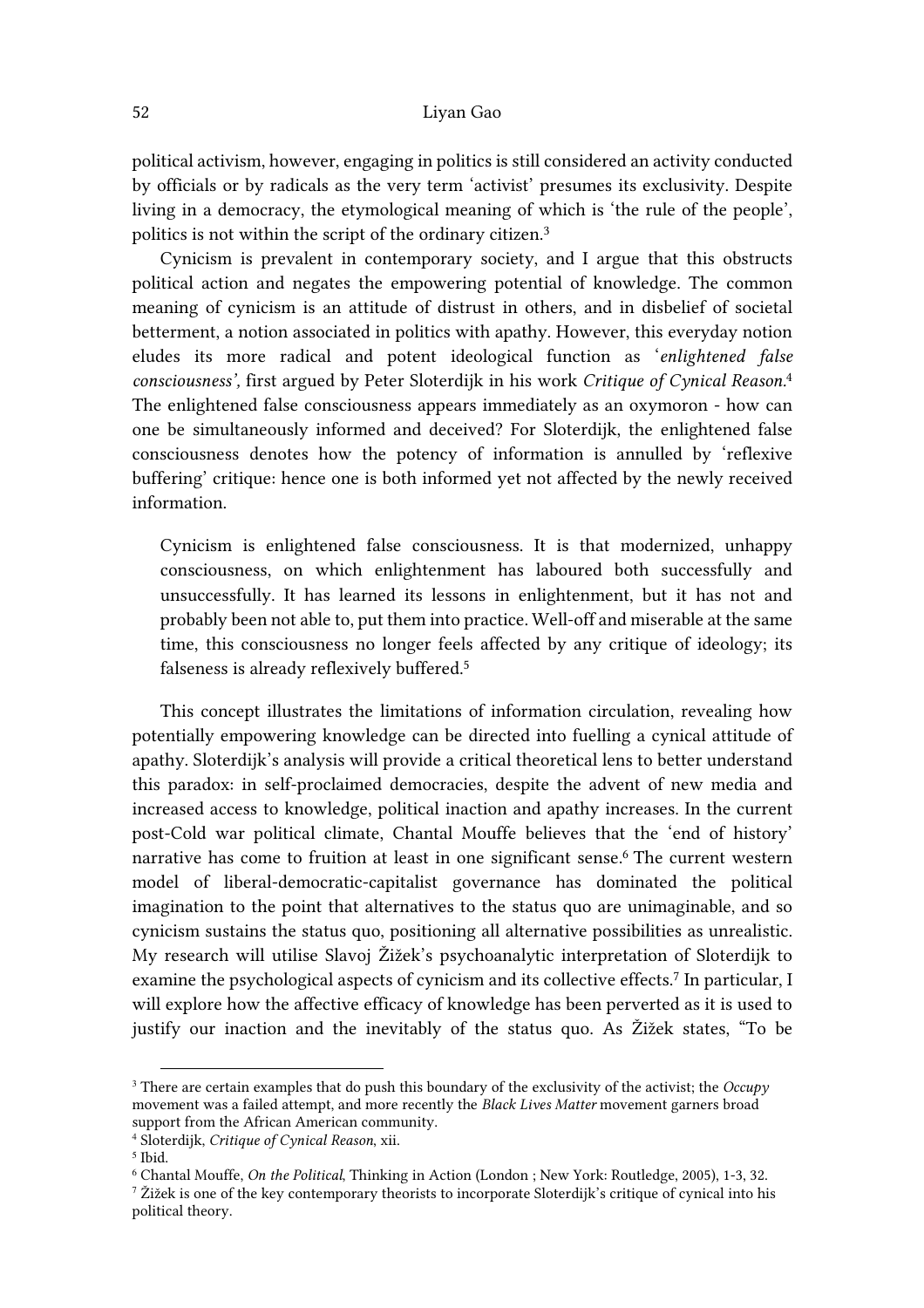intelligent and still perform one's work, that is unhappy consciousness in its modernised form, afflicted with enlightenment."<sup>8</sup> Finally, I will discuss the power of imagination as a possible force to breach this cycle of cynicism to renew a more optimistic and engaged political climate.

# CYNICISM AS ENLIGHTENED FALSE CONSCIOUSNESS

Sloterdijk's notion of cynicism as enlightened false consciousness invokes Marx's original concept of false consciousness. For Marx, ignorance of the proletariat sustains the very conditions that oppress, either by failure to recognise their condition or by a false conviction that emancipation can be achieved through the system as it is, possibly through slow legislative reform.<sup>9</sup> Marx and the Critical Theory tradition more broadly believed critique would awaken the class-consciousness of the masses as the moment the proletariat understood the truth of their condition as an oppressed class they would revolt against these conditions. Marx postulated that relationship between knowledge and action was one of cause and effect.10 The enlightened false consciousness, on the other hand, is aware of the conditions that oppress it, yet fails to act against these conditions. Cynicism brings a begrudging acceptance of the way things are and an abandonment of any hope for change which undermines the transformative potential of knowledge. Sloterdijk differentiates modern cynicism with the *kynic* of the Ancient Greeks. The *kynics* were outsiders who mocked the morality of society through public displays of satirical cheekiness and animalistic gestures. The *kynic* is described "as a lone owl and as a provocative, stubborn moralist".<sup>11</sup> In contrast, the modern cynics are not interested in public defiance: they are an anonymous mass, integrated into society, and for whom self-preservation is a cornerstone of their ethos.<sup>12</sup>

As Sloterdijk argues, cynicism is an ideology both in the descriptive sense, as it provides a framework for meaning and the pejorative sense in that it is self-deceptive. The cynical consciousness, according to Sloterdijk, was inherent in the Weimar Republic. After Germany was defeated in World War One, and was subsequently bound by the humiliating Treaty of Versailles, the nation fell into a cynical state of disappointment.13 The adoption of a cynical consciousness became a defence from future disappointment. By presuming the worst, cynics believe they are one step ahead, and so the cynical consciousness never feels fooled or deceived and takes pride at having suspicions validated. Cynics develop a false sense of superiority and security. The irony is, however, in the attempt to avoid being naively unaware of their societies' insidious underbelly; they have in the process inadvertently accepted these problematic aspects,

<sup>8</sup> Slavoj Žižek, *The Sublime Object of Ideology*, Phronesis (London ; New York: Verso, 1989), 7.

<sup>9</sup> Raymond Geuss, *The Idea of a Critical Theory : Habermas and the Frankfurt School*, Modern European Philosophy (Cambridge: Cambridge University Press, 1981), 1-3, 58-62.

<sup>10</sup> Ibid., 15-17; Sloterdijk, *Critique of Cynical Reason*, 5-7.

<sup>11</sup> *Critique of Cynical Reason*, 101-03. Sometimes behaviour included obscene, shocking gestures such as such as public urination and masturbation.

<sup>12</sup> Ibid., 3-7.

<sup>13</sup> Ibid., 384-414.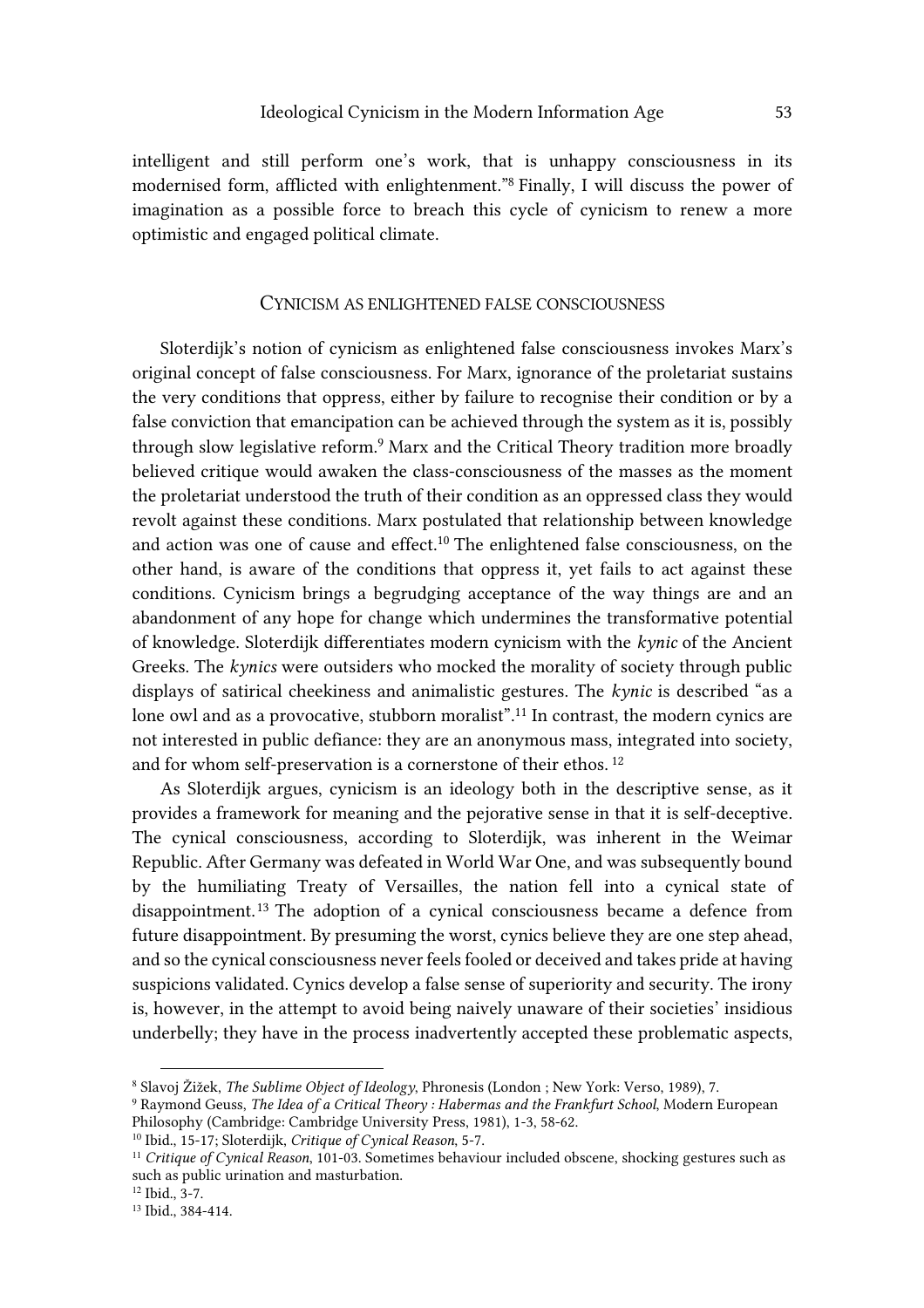falling into a deeper layer of naiveté. As Sloterdijk states, "this critique has remained more naive than the consciousness it wanted to expose'.<sup>14</sup>

Cynicism is a self-fulfilling prophecy, where its own failures to intervene reproduces the conditions of cynicism. The *Rio +20 Earth Summit,* held in 2012 in Rio de Janeiro, is an example of cynicism as a self-fulfilling prophecy.15 The summit failed to obtain substantial commitment from delegates, and it was argued that the disappointing outcome was predetermined by the cynical attitude of the participants. Delegates went to the summit with low expectations and low demands, assuming that the large corporations would have their way, dominate the discourse and so determine the global response to climate change. Hence, when corporations dominated the discourse, this was treated as 'just how things are' or 'how the world works'. By assuming the worst, by lacking any hope for betterment, any alternative possibilities are forestalled:

Much of the reporting of Rio reflected the profound cynicism that was the only emotion on offer. We read articles on the hotel rooms, on traffic jams, on the security. What was lost was any sense of what was truly at stake – our future on the only planet we have. Many media outlets largely ignored Rio; in others, the most important environmental conference in 20 years was reduced to a lifestyle feature<sup>16</sup>.

The release in 1860 of Multatuli's satirical novel *Max Havelaar: Or the Coffee Auctions of the Dutch Trading Company* revealed to poor working conditions in the Dutch East Indies during the nineteenth century, and sparked public uproar in the Netherlands, triggering successful public protests against the exploitation of the workers. It ultimately helped shape Dutch colonial policy.<sup>17</sup> While the Dutch public were genuinely ignorant of the poor labour conditions in the Dutch East Indies, current journalistic exposes on the injustices of the world merely confirm our widespread understanding of how the world operates, and it would be more surprising to hear that corporations were acting ethically in accordance to government regulations. <sup>18</sup> Wikileaks illustrates that the publicising of government and corporate corruption does not in itself incite political action as it merely confirms what we already suspect governments secretly do. By embracing a strategic cynical attitude of suspicion, where the worst outcome is expected, one becomes immune and desensitised to information

 $\overline{a}$ <sup>14</sup> Ibid., 3.

<sup>15</sup> *Rio +20 Earth Summit (United Nations Conference on Sustainable Development)* was held twenty years after the *United Nations Conference on Environment and Development,* which was convened in Rio de Janeiro in 1992*.* 

<sup>16</sup> F. Harvey, *Rio +20 makes no fresh, green breast of the new world.* 

http://www.guardian.co.uk/environment/blog/2012/jun/25/rio-20-great-gatsby, 2000.

<sup>17</sup>Multatuli was the pen-name of Dutch author Eduard Dowes Dekker; Pramoedya Ananta Toer, "Best Story; the Book That Killed Colonialism," The New York Times,

http://www.nytimes.com/1999/04/18/magazine/best-story-the-book-that-killedcolonialism.html?pagewanted=all.

<sup>18</sup> Dutch East Indies is now known as Indonesia. The book Max Havelaar motivated the Dutch Ethical policy, which led to the end of Dutch Colonialism, and some argue this inspired the de-colonisation movement in Africa.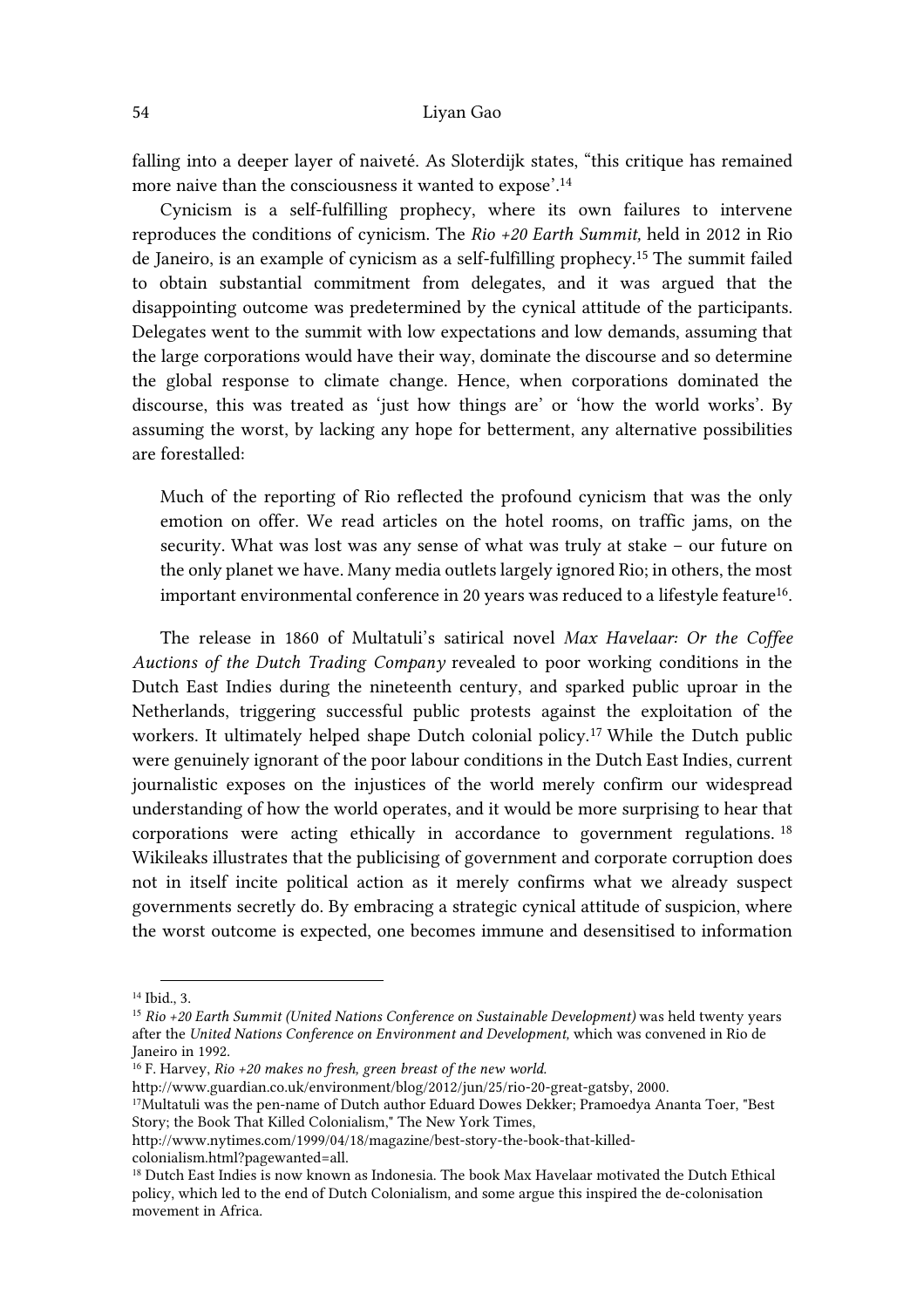that reveals dubious and unethical practices. The cynical attitude fails to address and change the conditions that initially raised the concerns. The false sense of security that cynicism provides comes at the cost of an impetus for change. Instead of being a vehicle for change, the gaining of information and knowledge is relegated to an end in itself.<sup>19</sup>

# SELF-DECEPTION AT THE LEVEL OF ACTION

For Sloterdijk, the key issue with modern subjectivity is not the lack of knowledge, but rather that the power of knowledge is nullified by cynicism. When one always expects the worst, one is not surprised by the revelation of oppressive conditions: at an unconscious level there is already an acknowledgement of such conditions, and it is the underlying assumption of their worldview. The cynic might proclaim its illegitimacy but nevertheless continues to live within it, and a society that is not plagued with the same problems cannot be imagined. Hence, cynicism prescribes a self-deceptive psychological defence against what are social and political problems. Though we are not fooled in the same way as the subject of Marx's false consciousness, the effect is the same, and it stifles the ability to act against an oppressive system.

The traditional *Kynikoi* of Ancient Greece, in contrast to modern cynics, were outsiders to society who aimed to subvert society through satirical activity. The modern cynic is no longer the outsider who rejects official norms through action. They continue to sustain and reproduce society's oppressive functions, falsely believing they have no other options. They reject the norms but remain integrated in the system by default. According to Žižek, ideology is no longer the Marxist *"they do not know it, but they are doing it...*"*,* instead it is that *"…they know very well what they are doing, yet they are doing it".<sup>20</sup>*

For Žižek, Marx's concept of commodity fetishism demonstrates the layers of complexity that arise with cynicism. For example, he argues people are not completely ignorant, they know that money has value only because of the embedded socioeconomic relations, but their actions betray their true unconscious beliefs. These unconscious beliefs can be understood by Žižek's concept of the 'objectively subjective truth', or what a subject really believes.<sup>21</sup> As we live life by treating money as if it holds supernatural qualities, these actions reveal our objectively subjective true beliefs. $^{22}$ 

Žižek argues that "the very process of production functions as the fetish which conceals the crucial dimension of the form". <sup>23</sup> Consider the increasingly popular behind-the-scenes productions on reality television: these expose the fashion industry's methods, including the use of photo-shop, make-up, lighting, judicious editing, and special effects, to manufacture an idealised image. The exposure of the mechanism behind the fantasy does not undermine the ideological effect as these images still inform

<sup>19</sup> Sloterdijk, *Critique of Cynical Reason*, xii.

<sup>20</sup> Slavoj Žižek, "The Spectre of Ideology," in *Mapping Ideology* (London ; New York: Verso, 1994), 8.

<sup>21</sup> Ibid., Žižek, *The Plague of Fantasies*, Essential Žižek (London: Verso, 2008).

<sup>22</sup> Ibid., 148.

<sup>23</sup> Ibid., 130.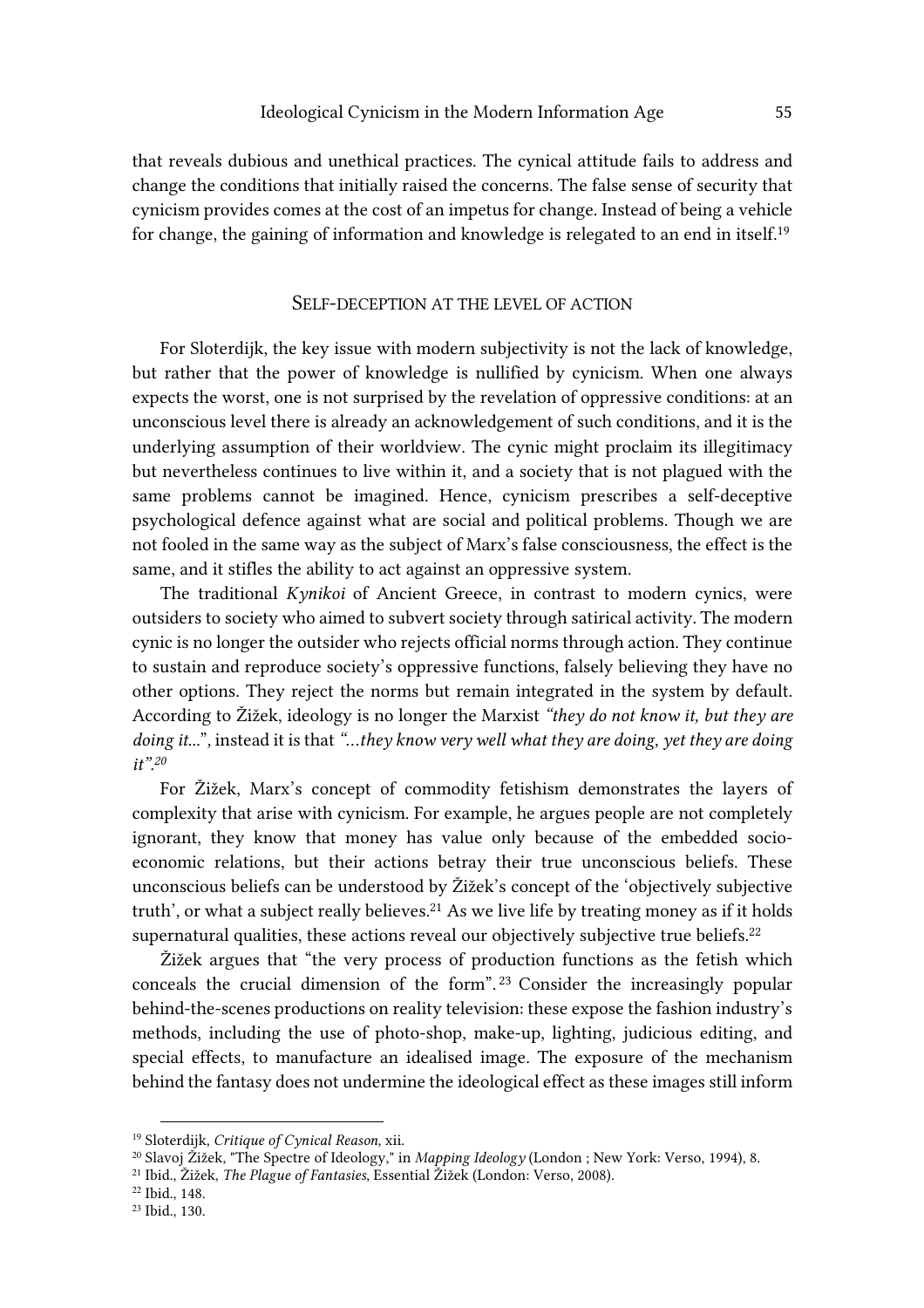beauty standards.24 Cynicism permits us to intellectually reject the fantasies presented to us while still 'believing' them, or, as Žižek puts it, the ideology functions at the level of the doing.<sup>25</sup> This attitude is succinctly expressed as "je sais bien, mais quand-même": I know very well, but nevertheless.<sup>26</sup>

Cynical ideology functions at the level of action rather than knowledge, and the power of ideology lies in people's active participation in sustaining and reproducing its own conditions. One can be against the exploitations of workers and believe these conditions are socially abhorrent and yet still sustain and reproduce the environments that allow these conditions to continue.<sup>27</sup> If ideology operates independently from belief, all efforts to educate and inform will pose no challenge. Wikileaks has been lauded for revealing the *truth* by leaking official government documents, although these accolades have focused on the role Wikileaks has played in raising awareness about government activities rather than the political change it can incited (or has failed to incite). Information is essential to political action as we cannot act without any orientation or direction, but it is not sufficient. Geuss states that the "Although reflection alone can't do away with real social oppression…Delegitimisation of oppression maybe a necessary precondition of political action, which would bring real liberation".28 In our information obsessed society we are in danger of fetishising the power of information, treating its instrumental value as an end in itself. There is something about the way new media has reconstructed our relationship with knowledge that has sustained cynical ideology at an unconscious level. When the conscious-raising tactics of new media fail to create the change it espouses, the disappointed cynics generalise the failures. The problem of course lies not in politics but rather a question of tactics and approaches in engaging in politics effectively.

# OVER-INFORMATION

In our information-obsessed society, people are bombarded with more information than they can process and comprehend. Paul Virilio identifies two aspects to the way the public consumes information that are peculiar to new media. First, the sheer speed at which we receive information diminishes the time for digestion, contemplation and reflection. Secondly, the immense diffusion of viewpoints creates a kind of mass aporia that debilitates our ability to act in any particular direction. Virilio argues just as the military may deliberately plant multiple viewpoints within the public sphere to crush potential dissent, the public can become overwhelmed with information and push the

<sup>&</sup>lt;sup>24</sup> In fact, sometimes the 'making of an advertisement' pseudo-documentary clips are marketed prior to the launch of an advertising campaign to generate more brand awareness.

<sup>25</sup> Žižek, *The Plague of Fantasies*, 124.

<sup>26</sup> Ibid., 139.

 $27$  Žižek argues parents dress up as Santa Claus because they do not want to rob their children of this fantasy. However, the children do not believe in Santa Claus either, but they nevertheless play along. Here, no one believes in Santa Claus, yet the function and effect of believing in Santa Claus remains, along with the accompanying rituals, such as receiving presents.

<sup>28</sup> Geuss, *The Idea of a Critical Theory : Habermas and the Frankfurt School*, 75.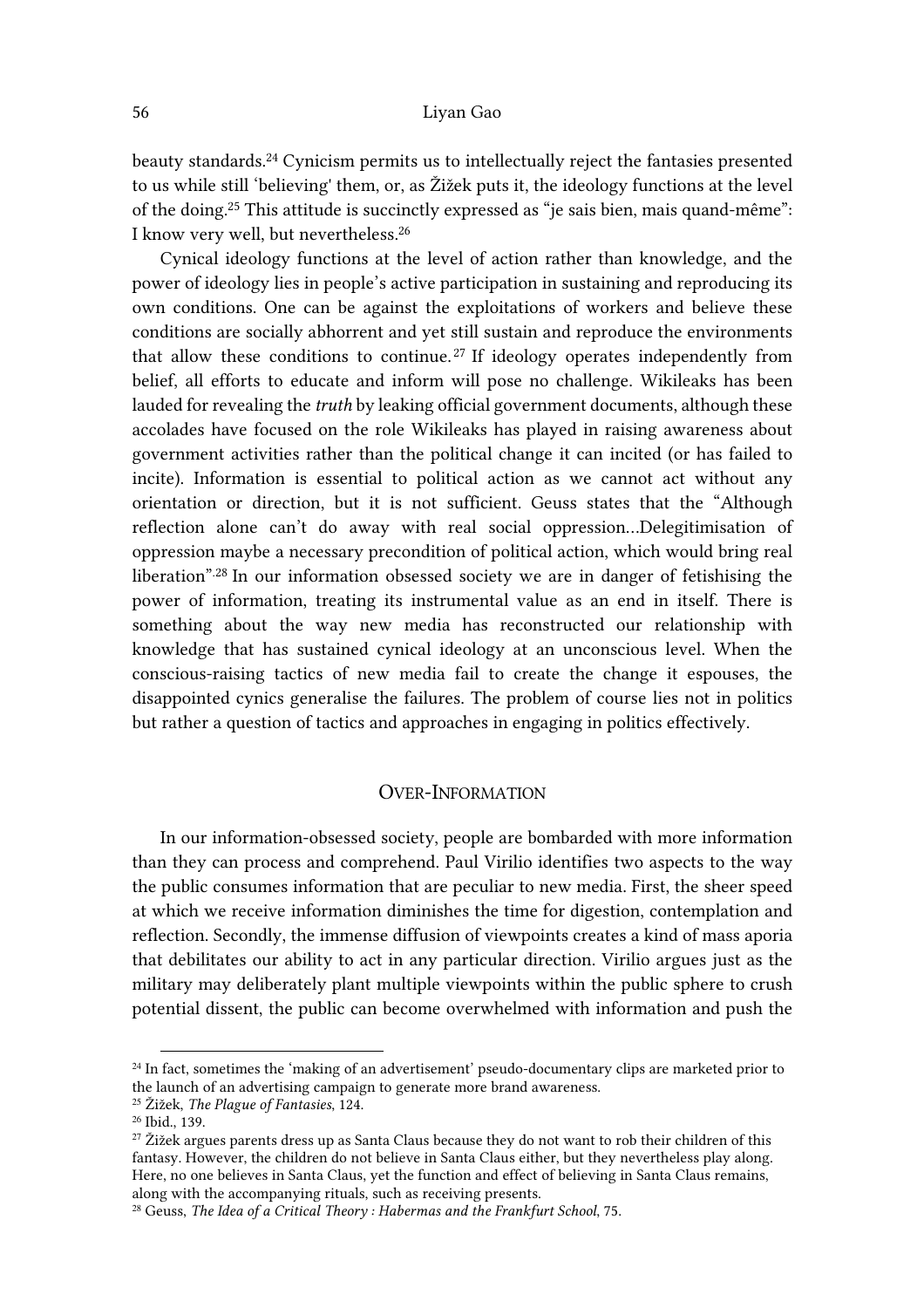issue aside as something too complex to understand: they are unable or unwilling to form an oppositional stance. The function of new media is the same. 29 Given the multitude of problems facing modern society, we need to prioritise how to spend our limited energies and resources as when the task looks too enormous and too difficult there are overwhelming feelings of disempowerment.

Žižek compares the reporting of the Gulf War with that of the Bosnian War. In the former, the employment of 'evil versus good' framing was used to demonise Saddam Hussein and to justify the war. In the latter, journalists focused on the complexities of the issue including the long history of conflict in the region.<sup>30</sup> Though this approach informs people of more facts, it clouds the brute reality that ethnic cleansing and genocide was rife during the war. By painting the Bosnian War as too complex for both citizens and politicians of the West to understand, people were absolved from the responsibility of intervening in the crisis. Cynicism is this aporia raised to the level of a psychological barrier: new media can present world problems as too complicated, too extensive, too global, beyond the control and understanding of any one individual, and thus, as problems we cannot hope to intervene in or politically organise to oppose. Merely being more knowledgeable about the complexity of the problems in our society does not dispel ideology nor is it necessarily empowering. When we feel overwhelmed and disempowered to change the current situation and condition, we learn to adapt and accept them. Subsequently, numbness and apathy comes from paradoxically caring.

## THE SEDUCTION OF CYNICISM

The feeling of being overwhelmed and disempowered makes people susceptible to embracing what Jodi Dean calls the victimhood position. This position addresses the sense of being overwhelmed by providing a means of understanding oneself within the chaos of over-information, and the feeling of disempowerment by instilling a moral high ground, albeit a false one. When one is overwhelmed by the various unethical practises of the world one feels unable, or incapable, to intervene in a meaningful way. The victimhood position assumes an identity of hopelessness, which validates our feelings of powerlessness. Hence instead of taking the more difficult but ultimately rewarding path of politics, the cynic embraces their hopelessness. 31

In the 2000 U.S. Presidential election the Democrat candidate Al Gore controversially lost to Republican George Bush, despite winning the popular vote. For Dean, the victimhood position is evident in the Democrat's failure to contest the results. While prominent leftist commentators argued the Republicans 'stole' the election, thus presenting themselves as victims, Dean argues the Democrats gave up and forfeited the election cynically because they were convinced of America's conservatism and their own powerlessness:

<sup>29</sup> Virilio, Paul Virilio, *Strategy of Deception* (London ; New York: VERSO, 2000), 47-48.

<sup>&</sup>lt;sup>30</sup> Žižek, "The Spectre of Ideology," 4-5.

<sup>31</sup> Jodi Dean, *Democracy and Other Neoliberal Fantasies : Communicative Capitalism and Left Politics* (Durham: Duke University Press, 2009), 4-6.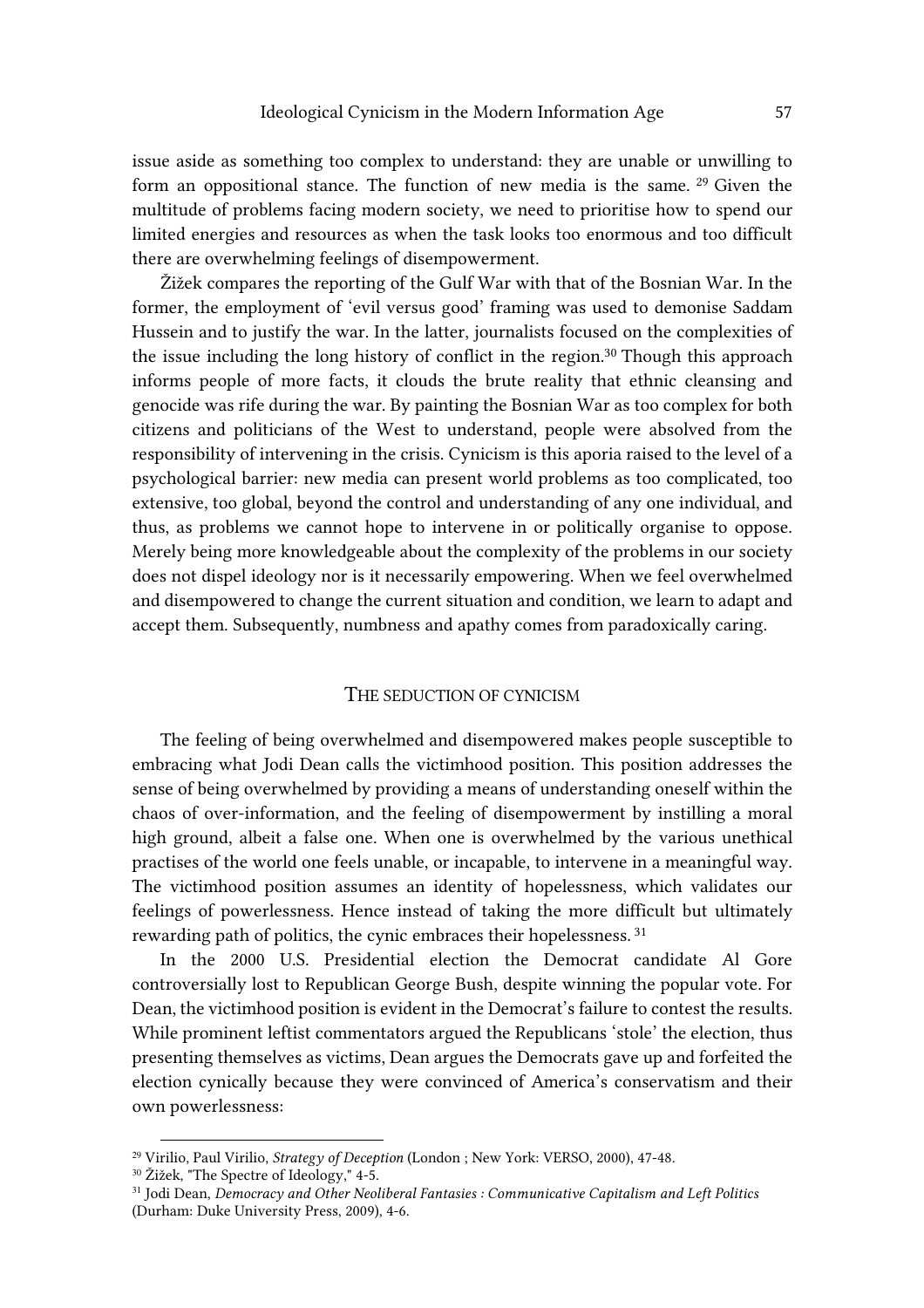[The Left was] convinced that the country was republican, conservative, capitalist, Christian fundamentalist, and evangelical. It's almost as if we believed in their strength and unity, their power and influence, more than they did themselves. So we submitted to what we loudly lamented as our own worst nightmare. $32$ 

When the Left argued Bush won the election because America was becoming increasingly more conservative, they absolved themselves of the responsibility for their own inaction while maintaining their moral superiority. This event shows the temptation of the victimhood position for the modern cynic: they cannot be accused of being naïve, nor can they be reproached for any political failures.<sup>33</sup>

Dean points towards the Black Power movement, the Sisterhood movement, and the Queer movement as examples of political struggles that have refuted the victimhood position. <sup>34</sup> These movements are premised on agency, strength, and selfdetermination.35 Though there are of course marginalised sectors of society who are victims of oppression, however, recognising and acknowledging this is different from assuming victimhood as a mode of being or an emblem of one's identity. A sense of empowerment is necessary for people to overcome their oppressive conditions, something they cannot achieve if they mobilise around victimhood as something essential to their experiences.

Dean's notion of victimhood is indebted to Nietzsche's concept of ressentiment. The link between Sloterdijk's notion of cynicism and ressentiment is analysed by Robert Halsall through Sloterdijk's *Contempt for the Masses: Essay on the Culture Wars in Modern Society*. Halsall distinguishes resentment from ressentiment by arguing that while resentment can motivate political action through revenge, ressentiment is a generalised feeling that seeks symbolic revenge rather than political outcomes:

First, whereas resentment is specific in targeting its blame, the feeling of ressentiment is generalized: it seeks to identify someone or something, a target, however imprecise, responsible for the feelings of contempt which the mass subject feels. Second, whereas resentment can be channelled into overturning the political circumstances responsible for the state of affairs, ressentiment finds no specific political or other outlet, and is thus converted into a general feeling of contempt for all 'higher' things, a desire for symbolic revenge.<sup>36</sup>

*Rage and Time* is a later work of Sloterdijk where he discusses Nietzsche's concept of ressentiment in relation to rage. As Nietzsche situates the origin of ressentiment in Christian (slave) morality, Sloterdijk considers ressentiment as the deference of rage,

 $\overline{a}$ <sup>32</sup> Ibid., 5.

<sup>&</sup>lt;sup>33</sup> Ibid. Dean's notion of victimhood is rooted in Nietzschean concept of ressentiment

<sup>&</sup>lt;sup>34</sup> For example, some feminists use the term 'survivor' to describe what legally is defined as a sexual assault victim.

<sup>35</sup> Alberto Altés Arlandis, "Sharing, Displacing, Caring: Towards an Ecology of Contribution," in *Intravention, Durations, Effects: Notes of Expansive Sites and Relational Architectures*, ed. Oren Lieberman Alberto Altés Arlandis (Germany: Umeå School of Architecture, 2013), 279.

<sup>36</sup> Robert Halsall, "Sloterdijk's Theory of Cynicism, Ressentiment and 'Horizontal Communication'," *International Journal of Media & Cultural Politics* 1, no. 2 (2005): 147.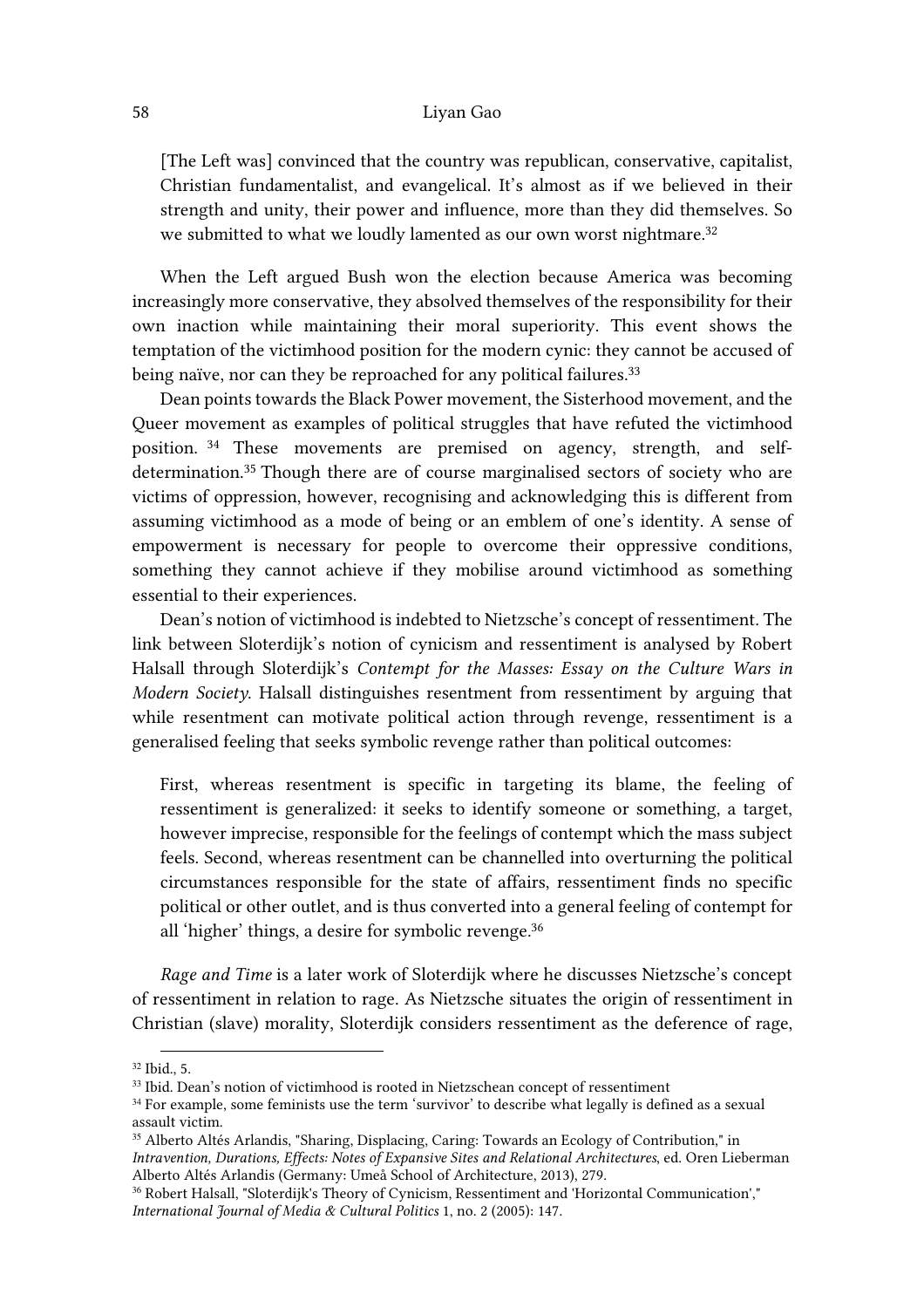where the afterlife will rectify any injustices. This typifies modernity's approach to overcoming and suppressing rage, which Sloterdijk contrasts with the Ancient Greek *thymotic* (of pride and spirit) approach of harnessing rage.<sup>37</sup> While Sloterdijk departed from his critical theory heritage when criticising communism as a form of ressentiment (which brought him criticism from old supporters including Žižek), nonetheless one can draw the connection between cynicism's ability to suppress rage instead of utilising it towards political action. Sara Ahmed similarly argues that the fetishisation of the wound is a form of Nietzsche's ressentiment. Transforming the wound into an identity involves substituting politics (an action) for revenge (a reaction):<sup>38</sup>

I agree with the transformation of the wound into an identity is problematic. One of the reasons that it is problematic is precisely because of its fetishism: the transformation of the wound into an identity cuts the wound off from a history of 'getting hurt' or injured. It turns the wound into something that simply 'is' rather than has happened in time and space. The fetishisation of the wound as a sign of identity is crucial to 'testimonial culture', in which narratives of pain and injury have proliferated.<sup>39</sup>

When one is bombarded and overwhelmed with the different problems of the world, victimhood is a comforting and affirming position. However as Ahmed puts it, the position ultimately increases the pain and injury it aims to address, and it enables us to "deal with it" without affecting any real change. Sharon Stanley places cynicism as the successor of the enlightenment: it has taken the lessons of challenging traditions and religions to their logical conclusions but without rebuilding a better alternative world.<sup>40</sup> Kant wrote in *What is the Enlightenment?* that enlightenment involved not only possessing knowledge but also acting upon the knowledge: he concluded "The motto of enlightenment is therefore: Sapere Aude! [Dare to be wise!] Have courage to use your understanding!"41 My research argues that cynicism is precisely the immature, selfdeceptive attitude of the coward, scared by past failures. The path to escaping the selfdepiction of cynicism is to move away from informational, sound-bite new media and promote the expansion of discursive and visionary forms of knowledge.

# THE NARROWING OF IMAGINATION AND THE CONTRACTION OF VISION

I argue that political *vision* is essential for any politics, as the imaginative aspect of vision enables us bring forth new modes of organising that challenge the current conditions of society. Sheldon Wolin argues all political theory and thought is

<sup>37</sup> Peter Sloterdijk and Mario Wenning, *Rage and Time : A Psychopolitical Investigation*, Insurrections: Critical Studies in Religion, Politics, and Culture (New York: Columbia University Press, 2010), 25-28.

<sup>38</sup> Sara Ahmed, *The Cultural Politics of Emotion* (Edinburgh: Edinburgh University Press, 2004), 32. <sup>39</sup> Ibid.

<sup>40</sup> Stanley Sharon, "Retreat from Politics: The Cynic in Modern Times," *Polity* 39, no. 3 (2007): 401-02.

<sup>41</sup> Immanuel Kant, Hugh Barr Nisbet, and Immanuel Kant, *An Answer to the Question 'What Is Enlightenment'?*, Reprint ed., Great Ideas (London: Penguin, 2009), 1.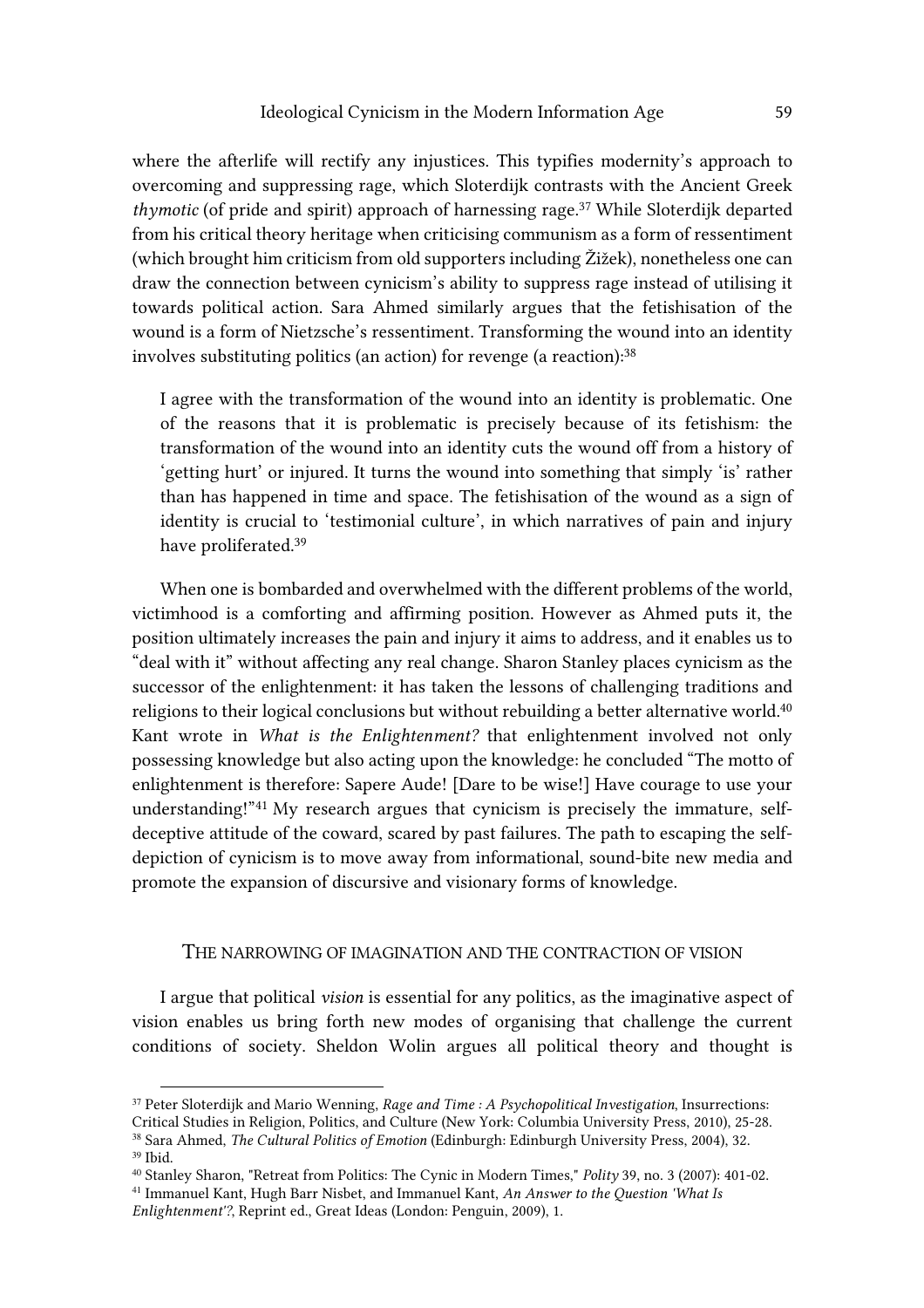imaginative because imagination plays an essential role in creating coherence out of a chaotic world<sup>42</sup>. Even theorists of rationality and liberal procedural democracy such as John Rawls employ imaginative devices such as the 'veil of ignorance'. Dismissing the imagination as the domain of mere fiction and illusion overlooks the role it plays in structuring how we understand and make sense of reality. Cornelius Castoriadis' project is set against the under-appreciation of imagination within philosophical thought and politics.43 Castoriadis outlines two definitions of imagination developed from Aristotles' work: a primary and a secondary form. The secondary form is the common understanding of imagination, one that imitates, reproduces, or combines preexisting representations and forms, while the primary form of imagination (or what Castoriadis describes as *radical imagination*) brings out something new - it has the quality of natality. Radical imagination's transformative powers lie in its ability to redefine the very parameters of politics.<sup>44</sup>

With the 'End of History' and the end of the communist experiment, there has been a vacuum of alternative grand political narratives to challenge current political hegemonies. Frederic Jameson famously proclaimed that "it's easier to imagine the end of the world than the end of capitalism". It is this dearth of imaginative possibilities that underlies the familiar, cynical expression 'there is no alternative'.45 We need to go beyond this mindlessness: we have become so desensitised to the perils of the world that the image of a starving child has become a cliché. Instead, we need to re-imagined new structure and modes of organisation, one where the starving child no longer exists. Of course, this is not an easy task, and it can be met with the same cynical attitude. Theorists such as Fisher and Žižek have proposed that to challenge the current liberal political hegemony with an alternative vision is perhaps one of the most difficult tasks of contemporary politics. While any attempt to re-imagine new alternatives may be met with obstacles and even failures, there is the potential for political transformation by going beyond facts and information to instil faith and courage.<sup>46</sup> Foucault uses Kant's analysis of the French Revolution to argue that the significance of the Revolution lay in its spectacular quality: the revolution on the streets instilled the conviction that the values it aspired to were possible.<sup>47</sup> The success of the Revolution was in the fervour and enthusiasm it aroused, and which triumphed over cynicism.

In his book *Cynicism and Postmodernity*, Timothy Bewes aims to discern the relationship between these two concepts, and he adopts Sloterdijk's distinction between ancient and modern cynics, describing the latter as a typical postmodern

<sup>&</sup>lt;sup>42</sup> Sheldon S. Wolin, *Politics and Vision; Continuity and Innovation in Western Political Thought* (Boston,: Little, 1960), 18-20.

<sup>43</sup> Cornelius Castoriadis, *The Castoriadis Reader*, Blackwell Readers (Cambridge, Mass.: Blackwell Publishers, 1997), 319-20.

<sup>44</sup> Ibid., 321.

<sup>45</sup> Fredric Jameson, "Future City," *New Left Review* May-June, no. 21 ( 2003).

<sup>46</sup> Mark Fisher, *Capitalist Realism : Is There No Alternative?* (Ropley, England ; Washington, DC: O Books, 2009), 10-13; Žižek, "The Spectre of Ideology," 1-2.

<sup>47</sup> Michel Foucault and Michel Foucault, *The Government of Self and Others : Lectures at the College De France, 1982-1983* (Basingstoke New York: Palgrave Macmillan ; St Martin's Press, 2010), 18.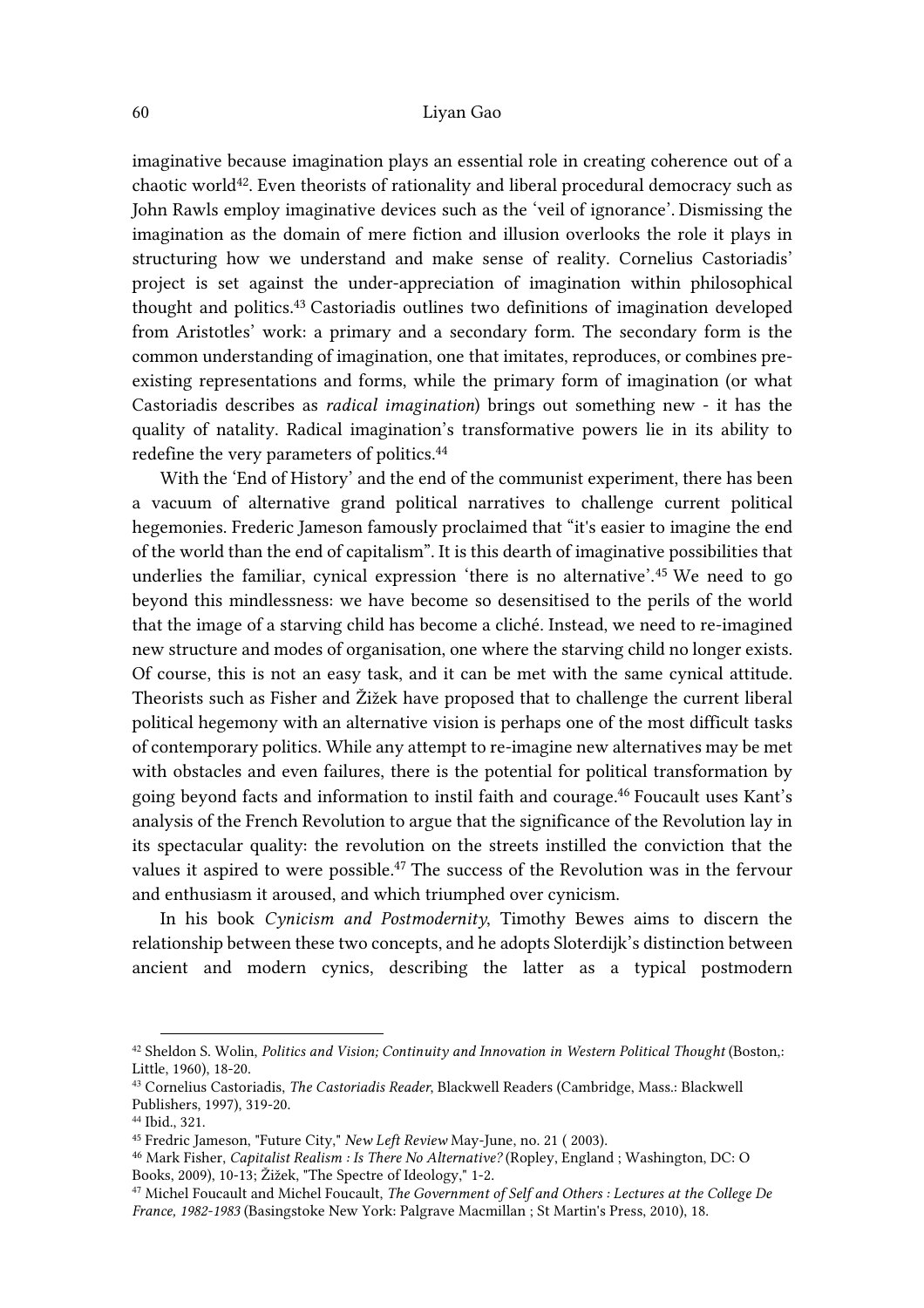characteristic.48 For Bewes, former U.K. Prime Minister Tony Blair's 'third way' politics typifies postmodern cynicism, where Blair justifies the Labour party need's to adapt to the political "realities" and go beyond the traditional political division of left and right. What Blair fails to recognise is that transforming the current realities (generally for better) is precisely the *raison d'être* of politics. While for the most part Bewes' work is levelled against postmodernism as an ally of depoliticisation, he also recognises it is a diverse concept, and in fact Bewes speaks of nostalgia for the critical version of postmodernism.49 This critical postmodernism is best described in the appendix of Lyotard's work *Answering the Question: What is Postmodernism?* Here Lyotard defines postmodernism as that which presents the unpresentable, and which brings out the invisible to re-envision our reality. Bewes argues that politics needs to inhabit the space between political integrity and reality, to be both critically distance and politically engaged.50 In this vein, Bewes accuses Sloterdijk of a variant of postmodernism for his prescription of overcoming the failures of the enlightenment by recovering the Diogenes' cheekiness in the tradition of the Kynics. <sup>51</sup> Bewes argues that Sloterdijk abandons the critical enlightenment project of improving society and hence falls into the cynical trap he aims to overcome. While there is space for cheekiness and satire in politics, this needs to be accompanied by the critical postmodernism which challenges the current realities by bringing out the invisible, the unpresentable and opening space for transformation.

Art is another space for collective imagination and in *Aesthetic and World Politics* Roland Bleiker analyses the political potential of poetry.52 He discusses the work of Korean poet and activist Ko Un who was involved in the democratic movement in South Korea. His poetry gave voice to marginalised voices criticising the military dictatorships of South Korea.53 Ko Un was a true believer in poetry's ability to create social and political change, and he read his poetry to a diverse audience from factory workers to university students. Bleiker argues Ko Un approach to poetry made him a vital part of cultural and literary movement in Korean that led to the revolution which in turn led to the first popular election in Korea. The successful influence Ko Un's poetry lies in its ability to counter the Japanese colonial heritage by offering a new collective consciousness that aimed to triumph over the pre-existing establishment, and create a new better future for Korea.<sup>54</sup>

<sup>48</sup> Timothy Bewes, *Cynicism and Postmodernity* (London ; New York: Verso, 1997), 2.

<sup>49</sup> Bewes argues that the metaphysical uncertainty of postmodernism has been inappropriately applied to politics. While it makes sense to question the attainability of metaphysical absolutes, politics is not concerned with obtaining certainty but rather striving towards an unattainable horizon. While deconstructing socially constructed binaries is useful on a metaphysical level and can have critical and progressive political potential, this generalised approach of insecurity applied to politics disables any action. Ibid., 48.

<sup>50</sup> Ibid., 13-14.

<sup>51</sup> Ibid., 13.

<sup>52</sup> Roland Bleiker, *Aesthetic and World Politics (Rethinking Peace and Conflict Studies)*, ed. Oliver Richmond, Rethinking Peace and Conflict Studies (New York Palgrave Macmillan, 2009), 84-140. <sup>53</sup> Ibid., 155.

<sup>&</sup>lt;sup>54</sup> Ko Un poems were concerns with the search of Korean identity during the post-colonial rule by Japan, as the Japanese attempted to erase Korean culture and language.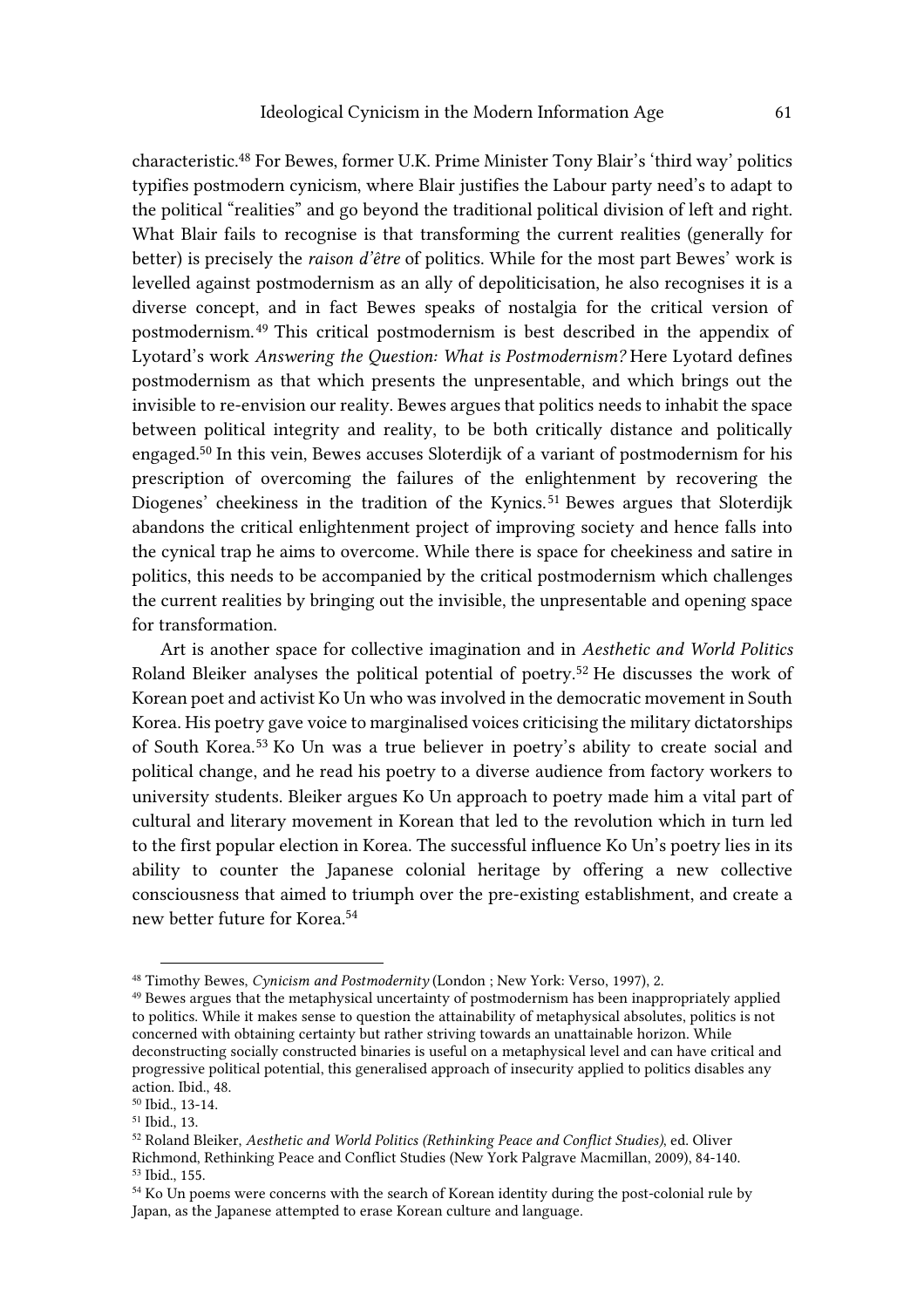# LOOKING FORWARD

The form of new media reinforces cynical ideology with the popular new media platforms which promote sound-bite information. In an increasingly commodified and consumer-driven society, information is designed for speedy consumption, packaged in neat palatable visuals and digestible format.55 This form of knowledge is the antithesis of meaningful knowledge which contextualises information. It tells us facts, but not how to enact upon the new found knowledge. The messages of political opposition circulating within the digital media platform from blogs posts and twitter updates are just another contribution, another opinion, as meaningful and politically powerful as our daily garbage.56 There are of course examples where technology has played a positive role in activism. Most notably the Arab Spring drew a lot of attention for the use of social media, with some pundits dubbing it the 'Twitter revolution'. While social media facilitated the dissemination of information, the over exaggeration of its significance has been at the expense of undermining the importance of on-ground community organising. For the Arab protestors, the Internet supplemented but never substituted political action: they recognised the importance of physical presence as a mode of dissent.<sup>57</sup> It was these protestors, not the online tweets, who toppled Egyptian president Hosni Mubarak. Similar arguments can be made in regards to the Occupy movement or the Black Lives Matter movement. My essay is not advocating abandoning engagement with new media, but rather adopting a more critical response against the current fervour of technological fetishism. This involves firstly understanding that technology cannot substitute spatial mobilisation of masses, community building or campaigns that work towards long-term goals. We need to resist replicating the advertising techniques of sensationalist sound-bite modes of communicating that new media favours and aim for meaningful engagement.

Sharon Stanley argues against the views of Sloterdijk and Žižek that all forms of cynicism are apathetic and needs eradication. Instead, she proposes to develop a politics that is appropriate to the cynical age and integrates its insights. For Stanley, no one is fully cynical, there are only partial cynics. She gives the example of someone who mocks reality television but who are still politically hopeful.<sup>58</sup> In fact, Stanley argues a dosage of cynicism can help inform our politics by giving us better ideas of the obstacles and act as "provocative gadflies".<sup>59</sup> While it is true that there are different degrees of cynicism which vary depending on the object it is directed towards, the Sloterdijk notion of cynicism as false consciousness is more than mere apprehension, criticism, or understanding of obstacles and difficulties of politics: rather, it is the generalised feeling

<sup>55</sup> Paul A. Taylor and Jan Ll Harris, *Critical Theories of Mass Media : Then and Now* (Maidenhead: McGraw Hill/Open University Press, 2008).

<sup>56</sup> Jodi Dean, *Blog Capture : Feedback and Capture Inthe Circuits of Drive* (Cambridge: Polity, 2010), 95-97. <sup>57</sup> Dhiraj Murthy, *Twitter : Social Communication in the Twitter Age*, Digital Media and Society

<sup>(</sup>Cambridge, UK ; Malden, MA: Polity Press, 2012), 95. R Srinivasan, "Taking Power through Technology in the Arab Spring," ( 2012).

<sup>58</sup> Sharon, "Retreat from Politics: The Cynic in Modern Times," 401. <sup>59</sup> Ibid., 405.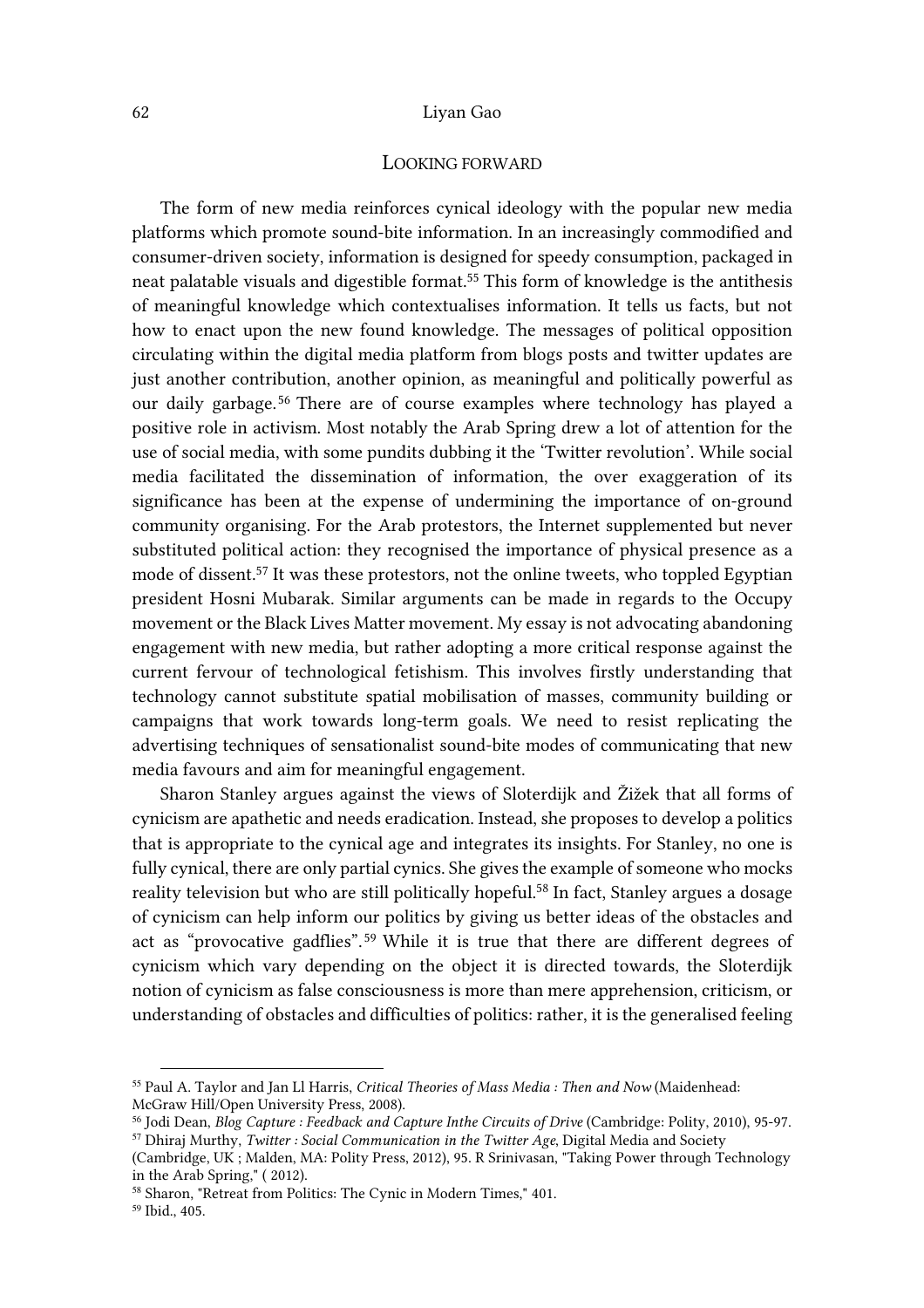of despair and distrust in the world and its future. As Bewes claims, cynicism is the "*formalisation* of an endemic disappointment".<sup>60</sup>

David Mazella's work, *The Making of Modern Cynicism*, is similarly wary of denunciations of cynicism, in particular a moralistic response to cynicism that dismisses legitimate feelings of alienation.61 He cites Senator William Benton of Connecticut calling public cynicism "the gravest problem of America" as an example where the politicians are not interesting in understanding and addressing cynicism but instead shut down public dissent of political institutions.<sup>62</sup> This results in maintaining the very institutions and power structures that have created the disenchantment of the cynics.<sup>63</sup> Mazella argues that critics of cynics are too quick to dismiss cynicism out of impatience to action, a fault of both the left and right: "Many of the attacks on cynicism, whether from the political right or left, are based on an untenable distinction between political action and political language".<sup>64</sup> However, what Mazella fails to recognise, which Žižek points out poignantly, is that cynicism is precisely the divorce of action and thought. Political action does involve taking stances. Constant deference leads to inaction although this does not forestall revision or continuous dialogue and conversation concerning politics. Action and thinking should be viewed as two threads forming one strong rope that help elevates our society.

### **CONCLUSION**

New media diverts political dissatisfaction and energy into ineffective forms of activism, and when it inevitably becomes apparent to the activists themselves that it is ineffective – because nothing has changed – disappointment and feelings of disempowerment create the ripe conditions for cynicism. My thesis has analysed some of the political limitations of information and consciousness-raising, in particular focussing on Sloterdijk's notion of cynicism and how it divorces action from knowledge. My research takes the crucial step in problematising the conscious-raising activism to provide a space to pause and reflect on whether the desired ends, in this case political change, are meet. Using psychoanalysis, my research illustrates how cynicism can provide satisfaction for people even when they are in a situation contrary to their explicit beliefs. Hence in our informational world, the oversaturation of knowledge leads to paradoxical effect of not emancipating people but overwhelming the subject and paralysing them from action. Information can lead to a sense of powerlessness and hopelessness detrimental to political action, contrary to the intentions of the

<sup>60</sup> Bewes, *Cynicism and Postmodernity*, 6.

<sup>61</sup> David Mazella, *The Making of Modern Cynicism* (Charlottesville: University of Virginia Press, 2007), 11. Mazella aims to trace the transformation of the ancient kynic to the modern cynic with purpose of better understanding the contemporary cynic, tracing the emergences of the modern cynic to the time period of late 18th century and early 19th century, coinciding with disappointing failure of the Enlightenment project.

<sup>62</sup> Ibid., 5.

<sup>63</sup> Ibid., 224.

 $^{64}$  Ibid.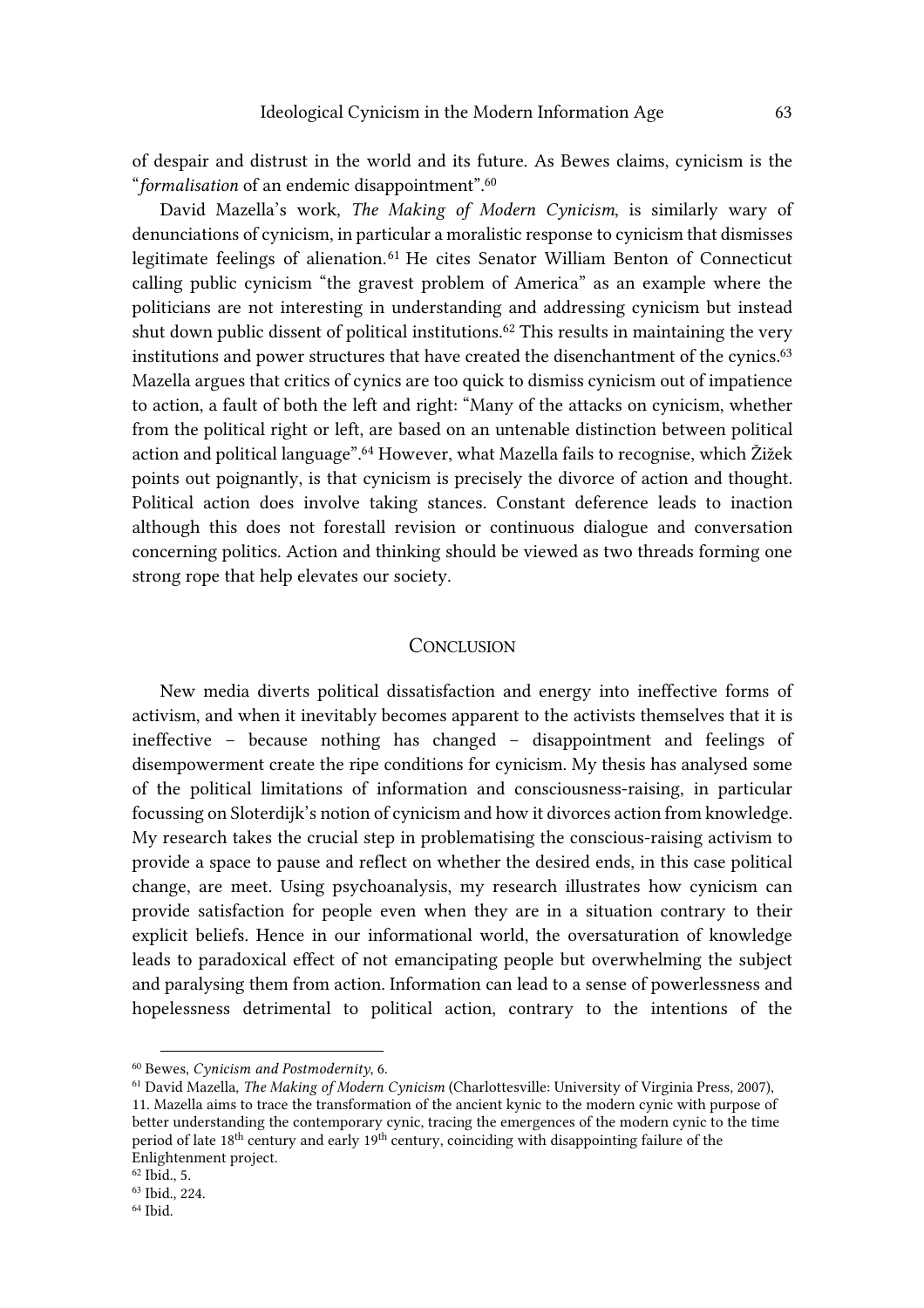enlightenment project. The position of the victim is dressed up through ressentiment to a position of moral superiority, and this sense of (false) strength derived from victimhood quells the emancipatory potential of fighting against the oppressive structural conditions imposed. Hence, the victimhood position of the cynic becomes reified, a subjectivity void of responsibility and commitment to structural conditions of the world. To avoid creating an ironically cynical view of cynicism; my thesis argues we can overcome the cycle of cynical ideology through the expansion of our collective imagination. I argue that by posing an alternative vision of the world, one can foremost overcome the sense of hopelessness, the status quo becomes contingent and no longer inevitable: rather, a better world is possible. Further, vision situates information into a broader context; placing people within a narrative from which they can draw meaning and hence direct them towards action. The aim of this research is to elucidate some core errors plaguing modern society, with the intention of provoking more thought on the how to avoid the cynical ideology of false enlightened consciousness. There is no foolproof blueprint for effective political action, but if we want to transform the structure of society, to create a more fulfilling society, one that satisfies our desires and interest, we need to participate in real political action. One cannot retreat from the public realm of action out of fear of failure.

#### BIBLIOGRAPHY

Ahmed, Sara. *The Cultural Politics of Emotion*. Edinburgh: Edinburgh University Press, 2004.

Arlandis, Alberto Altés. "Sharing, Displacing, Caring: Towards an Ecology of Contribution." In *Intravention, Durations, Effects: Notes of Expansive Sites and Relational Architectures*, edited by Oren Lieberman Alberto Altés Arlandis, 273-83. Germany: Umeå School of Architecture, 2013.

Bauman, Zygmunt. *In Search of Politics*. Oxford: Polity, 1999.

Bewes, Timothy. *Cynicism and Postmodernity*. London ; New York: Verso, 1997.

- Bleiker, Roland. *Aesthetic and World Politics (Rethinking Peace and Conflict Studies)*. Rethinking Peace and Conflict Studies. edited by Oliver Richmond New York Palgrave Macmillan, 2009.
- Castoriadis, Cornelius. *The Castoriadis Reader*. Blackwell Readers. Cambridge, Mass.: Blackwell Publishers, 1997.

Dean, Jodi. *Blog Capture : Feedback and Capture Inthe Circuits of Drive*. Cambridge: Polity, 2010.

- ———. *Democracy and Other Neoliberal Fantasies : Communicative Capitalism and Left Politics*. Durham: Duke University Press, 2009. doi:(Ybp)3072864.
- Fisher, Mark. *Capitalist Realism : Is There No Alternative?* Ropley, England ; Washington, DC: O Books, 2009.
- Foucault, Michel, and Michel Foucault. *The Government of Self and Others : Lectures at the College De France, 1982-1983* [in Translated from the French.]. Basingstoke
- New York: Palgrave Macmillan ;
- St Martin's Press, 2010.
- Geuss, Raymond. *The Idea of a Critical Theory : Habermas and the Frankfurt School*. Modern European Philosophy. Cambridge: Cambridge University Press, 1981.
- Halsall, Robert. "Sloterdijk's Theory of Cynicism, Ressentiment and 'Horizontal Communication'." *International Journal of Media & Cultural Politics* 1, no. 2 (2005): 163-79.

Jameson, Fredric. "Future City." *New Left Review* May-June, no. 21 ( 2003).

- Kant, Immanuel, Hugh Barr Nisbet, and Immanuel Kant. *An Answer to the Question 'What Is Enlightenment'?* [in Translated from the German.]. Great Ideas. Reprint ed. London: Penguin, 2009.
- Mazella, David. *The Making of Modern Cynicism*. Charlottesville: University of Virginia Press, 2007.

Mouffe, Chantal. *On the Political*. Thinking in Action. London ; New York: Routledge, 2005.